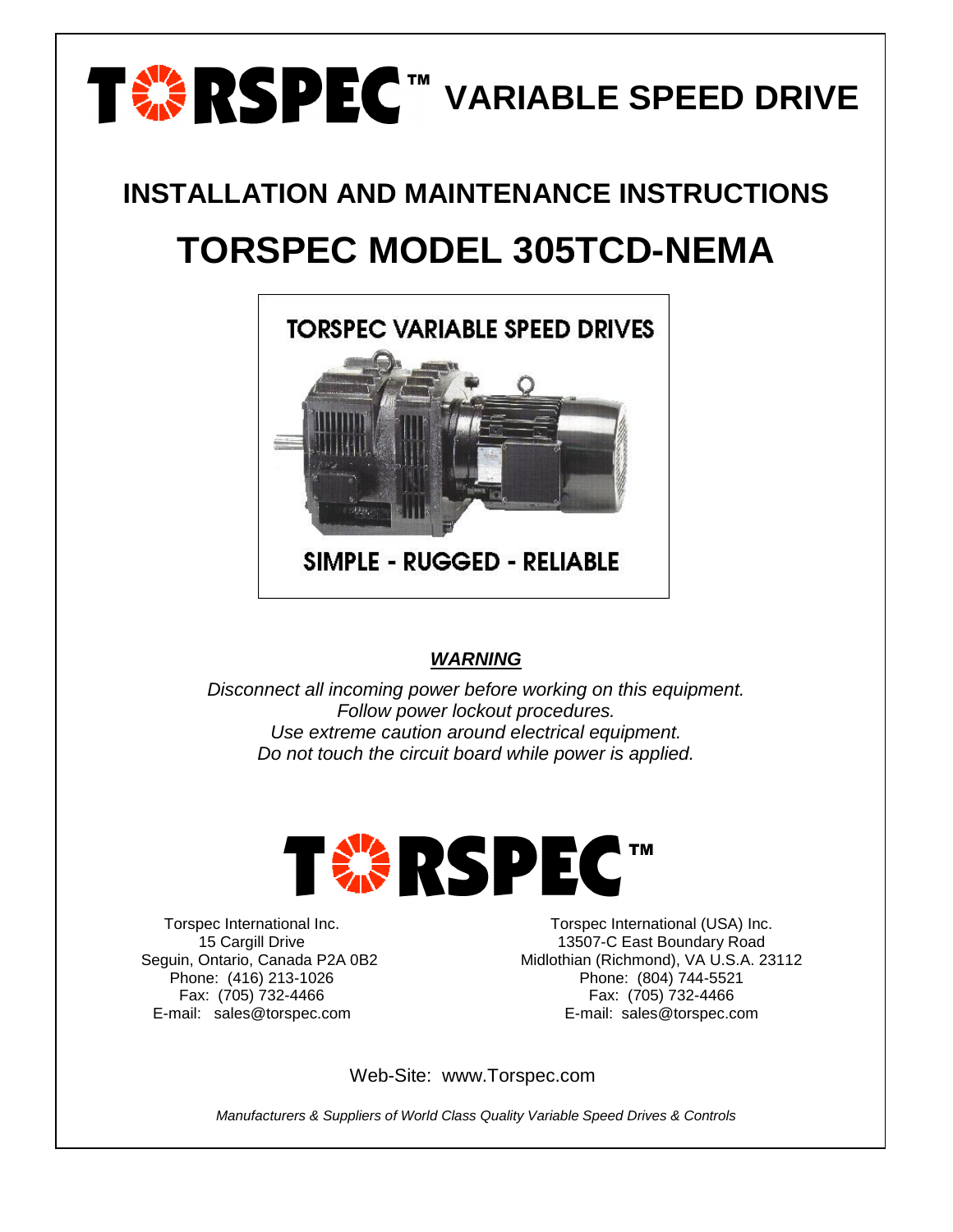### **TORSPEC MODEL 305TCD-N.E.M.A. DISMANTLING INSTRUCTIONS**

*CAUTION* - BE SURE TO DISCONNECT POWER AND FOLLOW LOCK-OUT PROCEDURES AS SPECIFIED BY LAW *BEFORE* OPENING ANY TERMINAL BOXES OR TOUCHING ANY WIRING.

- D1: Open terminal box and disconnect clutch wires from terminal block. *EXTREME CAUTION* should be exercised with the small wires going to the tach generator, as they can be easily broken. *Hint: (Look for broken wires, or poor connections.)*
- D2: Remove motor from clutch assembly by removing 8-M16 hex head bolts and by supporting motor with the crane or forklift truck. Use 1-M16 hex. Head bolt in threaded hole to jack of motor adapter.
- D3: Remove Torque Tube by unscrewing the grub screws in keystock and shaft positions. Remove 3 screws 3/8" hex head bolts and use 2 of the bolts to jack off the tube form the inner split bushing. Remove Motor Adapter from Motor by removing 8-5/8" hex head bolts. *Hint: (Look for pitting and/or lifting of the copper lining on the torque tube, this is what transmits the power and damage here will cause the drive to be short of power*
- D4: Stand the clutch with shaft pointing upwards. Remove 4-M24 hex head bolts and lift stator flange out of casing using 1-M24 eyebolt in the end of the output shaft. Remove output assembly while feeding wires through the hole, once the wires are free, the output assembly can be completely removed. Remove 1- M24 hex head bolt form the Polewheel and use M30 hex head bolt to jack the polewheel off the 4-M10 X50 slotted spring pins.

*Hint: (Look for physical damage, remove any build up of foreign material on polewheel which could cause binding. Binding will cause the drive to run at full speed when the motor is started even if the clutch is turned off.)*

D5:To separate the coil and tach wires, cut the waxed string and carefully slide the rubber tube off. If the tach is being replaced, a string or small wire tied to the old tach wires before removing can be used to assist in pulling in the new wires.

*Hint: (Look for broken wires, tach should be 220 Ohms, a bad tach will cause the drive to run at full speed when the controller is energized*.)

- D6:Remove 3-M6 socket head screws from the 3 coil retainer blocks from the stator body. Carefully cut the silicon, which is holding the coil former to the stator flange and remove coil former. *Care must be taken, not to damage the coil if it is not to be replaced. The coil former is breakable. Hint: (Look for physical damage, signs of overheating, coil should be around 20 ohms depending on size. Low resistance will cause the control fuses to blow, too high will result in poor performance.)*
- D7: Remove the grease inlet and outlet pipes then remove the output cover by removing the 4-M10 socket head bolts. Remove the 8-M6 hex head bolts securing the tachogenerator plate and front bearing plate, and lift up over the shaft.
- D8: Remove rear bearing clamp plate by removing 8-M6 hex.hd bolts and draw the shaft out of the assembly from the polewheel side by pressing on the tach side of the shaft. Remove lock-washer, nut and tacho hub from the shaft. Be sure not to damage magnetic strip. Remove the front bearing inner race from the shaft.

D9:Remove the front bearing outer race from bearing housing.

D10: The two rear ball bearings can now be pressed off the shaft.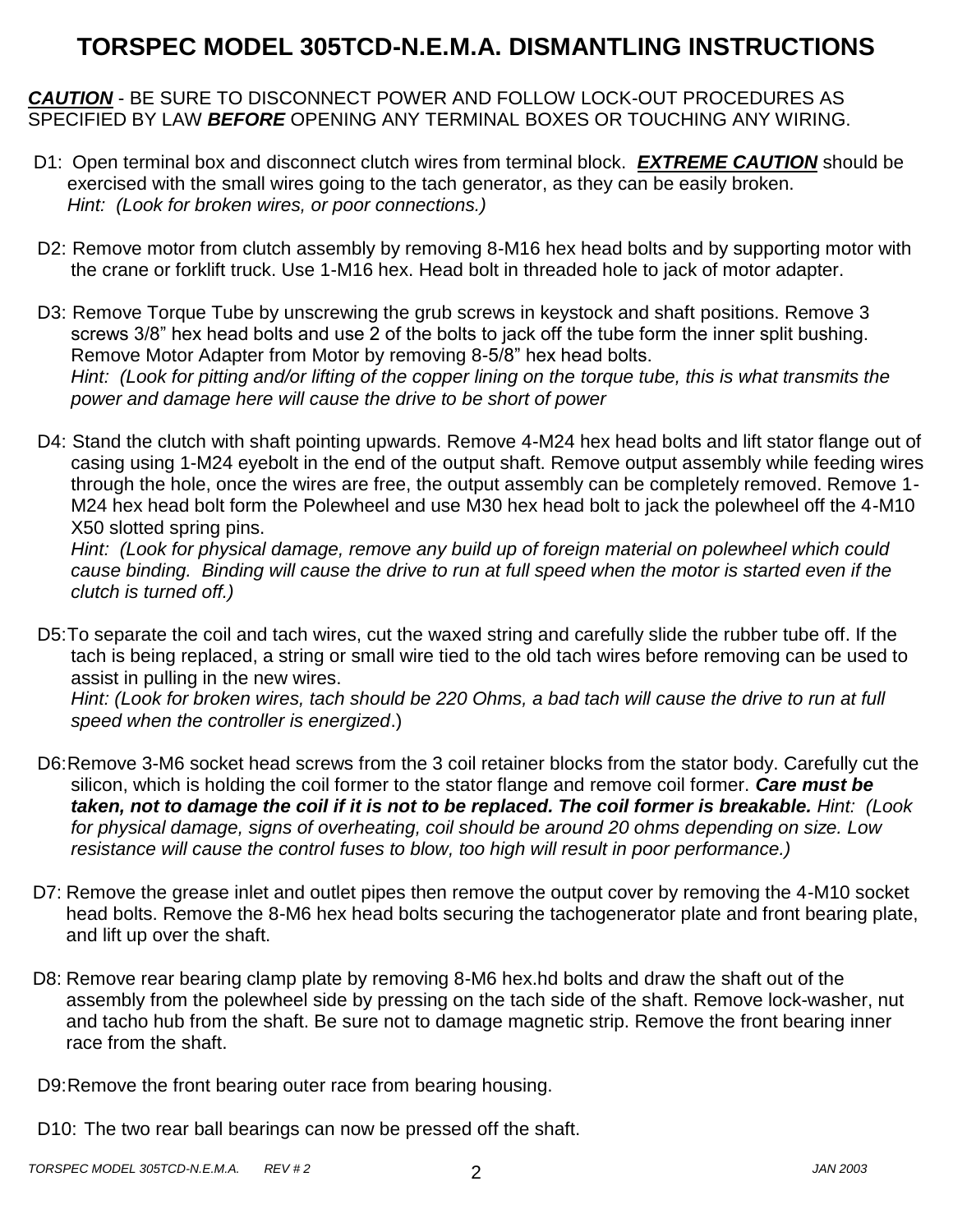## **TORSPEC MODEL 305TCD-N.E.M.A. ASSEMBLY INSTRUCTIONS USE A THREAD LOCKING COMPOUND ON ALL BOLTS**

- A1: Assemble Stator Flange to the Stator body using 6-M24x 140 socket head cap screws. Ensure that the top and bottom grease line holes are located properly.
- A2: Mount the pre-greased outer race roller front bearing into the output assembly (stator flange).
- A3: Mount front bearing inner grease spacer and front bearing inner race on the front end of the shaft. Press the front bearing inner onto the shaft.
- A4: Place the rear grease spacer and press the pre-greased matched pair, ball bearings (rear bearings) onto the back end of the shaft. Make sure to press on the inner race only and ensure correct faces match (face to face or 'X').
- A5: Insert the shaft assembly into the output assembly (stator body) from the polewheel side by pressing on the outer rear bearing. Secure rear bearing by bearing back plate using 8-M6x30 socket head cap screws.
- A6: Place front bearing plate over shaft and locate over front bearing.
- A7: Assemble 3 piece tacho-generator onto tacho-generator plate and secure using 4-M4x16 hex head bolts and 4-M4 flat washers.
- A8: Place tacho assembly over shaft and locate on front bearing plate. Secure both to stator flange using 8- M6x35 hex head bolts and 6-M6 flat washers.
- A9: Place tacho hub (magnet) assembly over shaft into tachogenerator assembly. Ensure that magnet is in line with poles on tacho-generator and secure it using 1-MB19 locking washer and 1-KM19 locking nut. Bend tag on lockwasher into slot on locknut.
- A10: Fit oil seal to output cover and fit cover over shaft onto stator flange. Secure it using 4-M10x20 socket head cap screws.
- A11: Fit grease inlet tube and grease nipple through hole in the top of output cover and screw it into threaded grease inlet port in stator flange. Fit grease drain tube through hole in the bottom of front face of output cover and screw it into threaded drain port on stator flange.
- A12: Apply silicone to 4 areas on underside of stator flange. Place coil over stator body and press firmly onto stator flange. Secure it with 3 coil retainer blocks using 3-M6x50 socket head cap screws. Thread tacho-generator wires and coil wires through 2 rubber insulation tubes and tie off with waxed twine.
- A13: Fit 4-M10x50 slotted spring pins in holes on the bottom of shaft. Place polewheel on stator body and locate on the 4 slotted spring pins and secure it using 1-M24x85 hex head bolt and 1-M24 flat washer. Torque the polewheel bolt to 360 foot pounds.
- A14: Fit 2-M30 lifting eyebolts to casing. Place stator body assembly into casing using a M24 eyebolt in the end of shaft, thread the 2 rubber insulation tubes through the hole on the side of the casing (coil wires and tacho wires are at the top of stator flange and are wrapped around the coil). Secure output assembly using 4-M24x75 hex head bolts.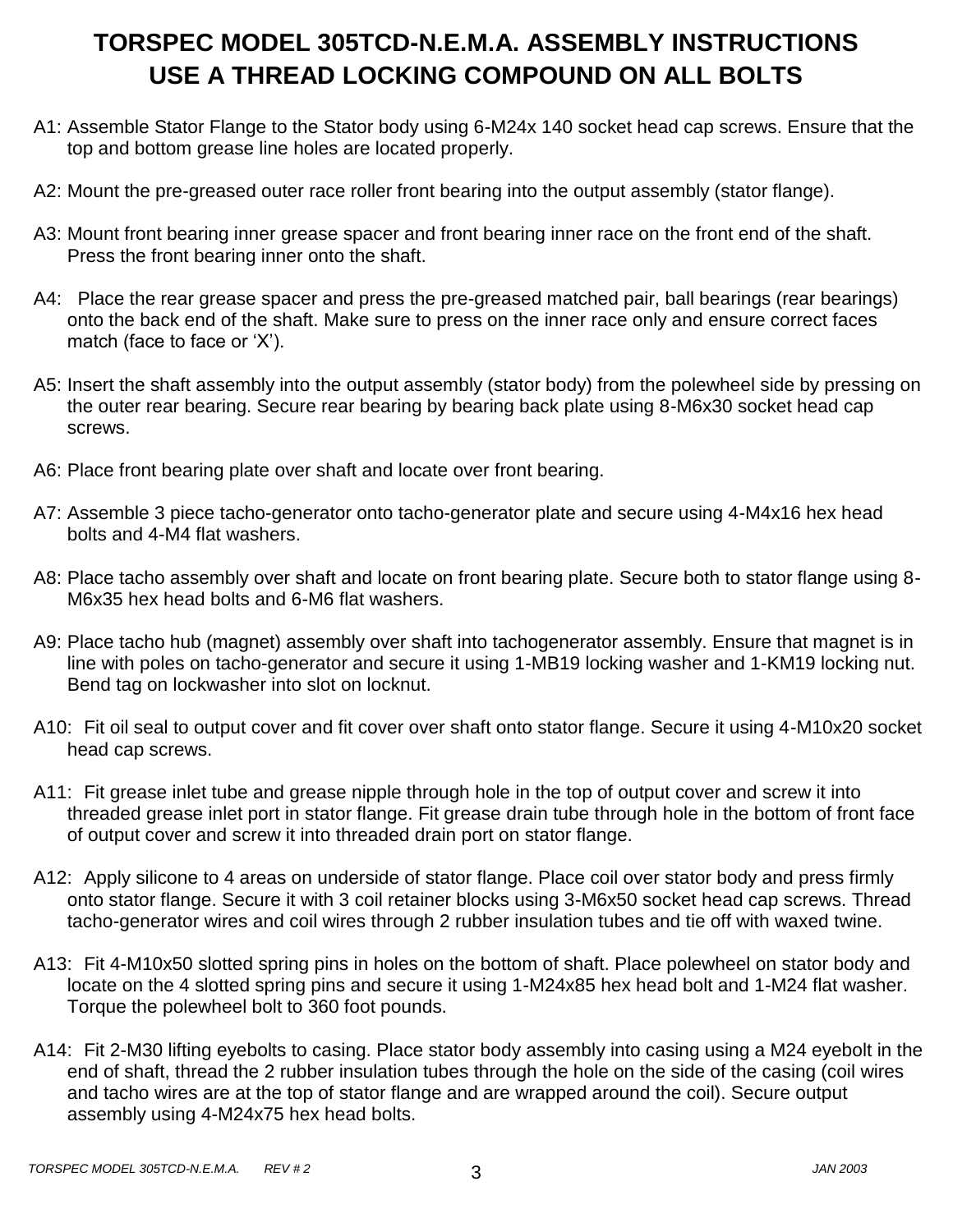- A15: Cut coil, tach and thermistor wires to desired length (approx. 5" is standard), and attach terminal connections. Fit terminal block using 1-M4x16 socket head screw and secure wires according to wiring instructions.
- A16: Assemble front meshed inlet grills using 8-M6x10 pan head screws; assemble rear meshed outlet grills using 16-M6X10 pan head screws. Assemble terminal box using 4-M15x12 socket head screws, fit 1 terminal blanking plate to casing on the opposite sided of casing to terminal box, using 4M5x8 pan head screws.
- A17: Mount the motor adapter flange onto the motor with the flat on the bottom using 8-5/8"-18 UNCx1/2" lgnth hex head bolts.
- A18: Mount the torque tube assembly (tube, rotor fan, split bushing) onto the motor shaft. Use 24 mm distance as reference while mounting torque tube assembly. This is distance from fitting face of Motor Adapter (edge) to back steel plate of Rotor Fan (shown on drawing). Lock bushing to rotor fan by 3-3/8" hex. bolts and 1 grub screw on keystock and one grub screw in shaft. *This is critical for proper drive operation.*
- A19: Fit Motor assembly to Clutch casing using 8-M16x60 hex head bolts.

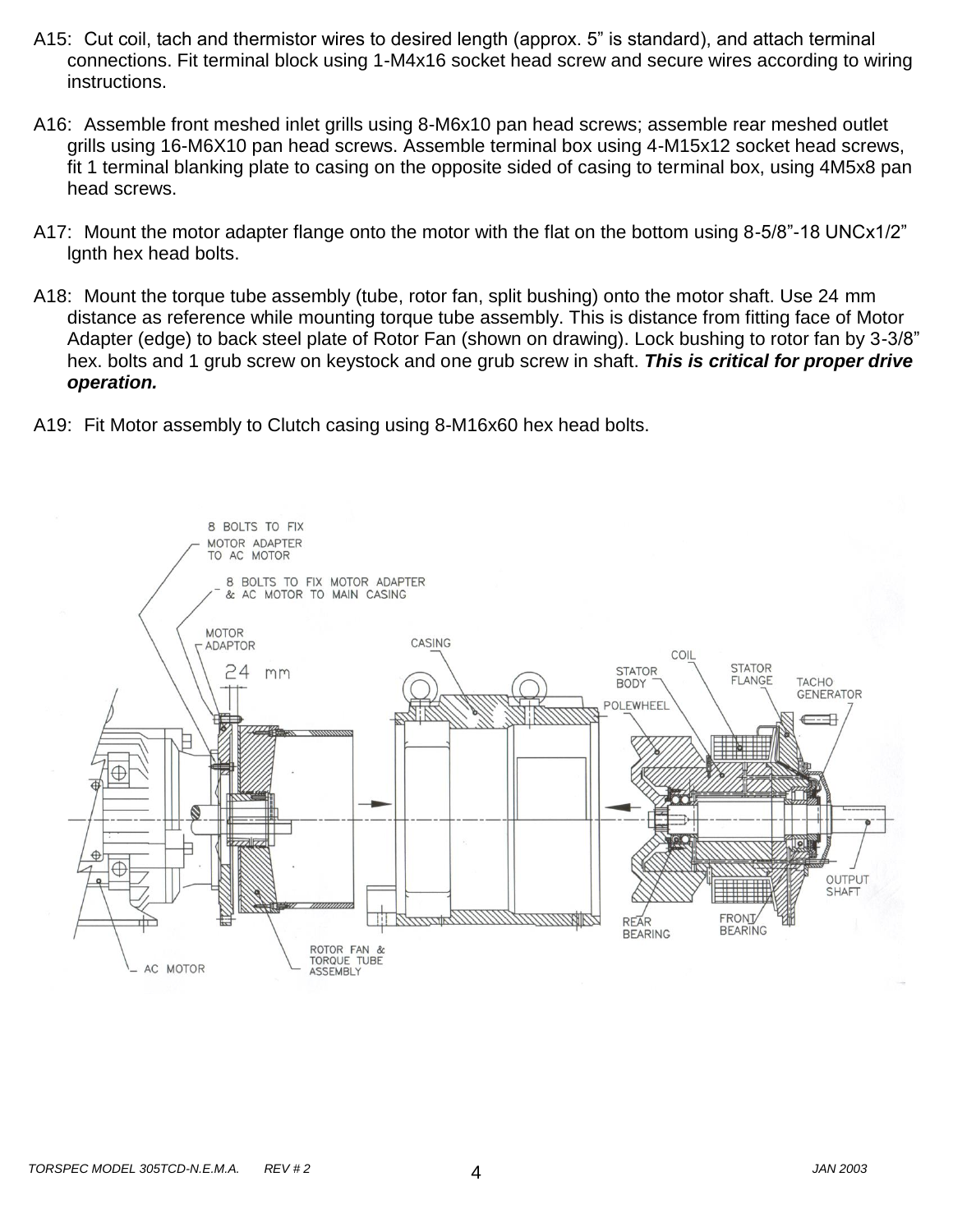### **TORSPEC MODEL 305TCD-N.E.M.A. DRIVE LAYOUT**

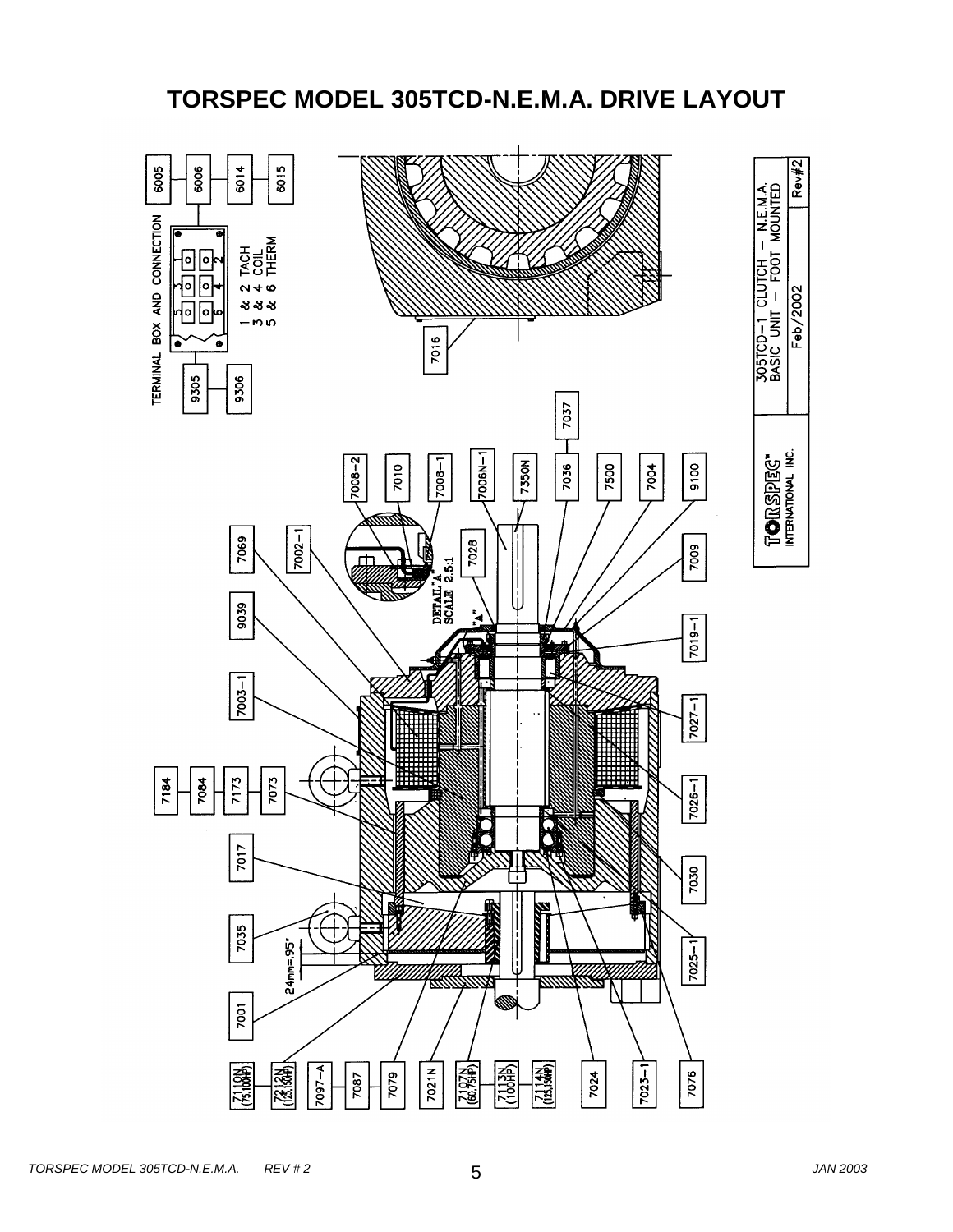# **TORSPEC MODEL 305TCD NEMA PARTS LIST**

| $\overline{\boldsymbol{t}}$ | P/N                                                                                                | <b>DESCRIPTION</b>                                                                                                                                                                                                            | <b>FIXED TO</b>                                                                                                                                                |
|-----------------------------|----------------------------------------------------------------------------------------------------|-------------------------------------------------------------------------------------------------------------------------------------------------------------------------------------------------------------------------------|----------------------------------------------------------------------------------------------------------------------------------------------------------------|
| 1                           | 7001                                                                                               | <b>CASING</b>                                                                                                                                                                                                                 |                                                                                                                                                                |
| 2                           | 7002-1                                                                                             | <b>STATOR FLANGE</b>                                                                                                                                                                                                          | CASING BY 4-M24 x 75 HEX HD BOLTS                                                                                                                              |
| 3                           | 7003-1                                                                                             | <b>STATOR BODY</b>                                                                                                                                                                                                            | STATOR FLANGE BY 6-M24x140 SOCKET HD CAP SCREWS                                                                                                                |
| 4                           | 7004                                                                                               | <b>OUTPUT COVER</b>                                                                                                                                                                                                           | STATOR FLANGE BY 4 - M10 x 20 SOCKET HD CAP SCREWS                                                                                                             |
| 5                           | 7006N                                                                                              | N.E.M.A. OUT.SHAFT 3-3/8"                                                                                                                                                                                                     | POLEWHEEL BY 4 - M10 X 50 SLOTTED SPRING PINS; CODE S1                                                                                                         |
| 6                           | 7350N                                                                                              | KEYSTOCK 7/8" SQUARE 7" Lngth                                                                                                                                                                                                 |                                                                                                                                                                |
| 7                           | 7110N                                                                                              | MOTOR ADAPTER 365TC/405TC                                                                                                                                                                                                     | CASING BY 8 - M16 x 75 HEX HEAD BOLTS; CODE D1                                                                                                                 |
| 8                           | 7009                                                                                               | <b>TACHO PLATE</b>                                                                                                                                                                                                            | STAT, FLANGE BY 8 - M6 x 35 HEX HEAD BOLTS                                                                                                                     |
| 9                           | 7500                                                                                               | TACHO HUB (ARMATURE)                                                                                                                                                                                                          |                                                                                                                                                                |
|                             | 10 7016                                                                                            | <b>MESHED GRILL SMALL</b>                                                                                                                                                                                                     | CASING BY 4 - M6 x 10 PAN HEAD SLOTTED SCREWS                                                                                                                  |
|                             | 11 7017                                                                                            | <b>MESHED GRILL LARGE</b>                                                                                                                                                                                                     | CASING BY 8 - M6 x 10 PAN HEAD SLOTTED SCREWS                                                                                                                  |
|                             | 12 7019-1                                                                                          | <b>FRONT BEARING PLATE</b>                                                                                                                                                                                                    | STAT. FLANGE BY 8 - M6 x 35 HEX HEAD BOLTS                                                                                                                     |
|                             | 13 7024                                                                                            | <b>BACK BEARING PLATE</b>                                                                                                                                                                                                     | STATOR BODY BY 8 - M6 X 25 SOCKET HEAD CAP SCREWS                                                                                                              |
|                             | 14 7025-1                                                                                          | INNER SEAL SPACER - BACK BEARING                                                                                                                                                                                              |                                                                                                                                                                |
|                             | 15 7026-1                                                                                          | INNER SEAL SPACER - FRONT BEARING                                                                                                                                                                                             |                                                                                                                                                                |
|                             | 16 7030                                                                                            | <b>COIL BLOCK</b>                                                                                                                                                                                                             | STAT. BODY BY 3 - M6 x 50 SOCKET HD CAP SCREWS                                                                                                                 |
|                             | 20 7173                                                                                            | <b>TORQUE TUBE/ ROTOR ASSY- 4 POLE</b>                                                                                                                                                                                        | NICKLE PLATED (FIXED SAME AS 7073)                                                                                                                             |
|                             | 21 7084                                                                                            | TOR. TUBE/ ROTOR ASSY- FAN DRIVE                                                                                                                                                                                              | <b>SAME AS 8073</b>                                                                                                                                            |
|                             | 22 7184                                                                                            | TOR. TUBE/ ROTOR ASSY- FAN DRIVE                                                                                                                                                                                              | NICKLE PLATED (FIXED SAME AS 7073)                                                                                                                             |
|                             | 23 7079                                                                                            | POLEWHEEL STANDARD                                                                                                                                                                                                            | SHAFT BY 1 - M24 x 75 HEX HEAD BOLT & 1 - M24 PLAIN WASHER                                                                                                     |
|                             | 24 9101                                                                                            | <b>OUTLET GREASE TUBE</b>                                                                                                                                                                                                     |                                                                                                                                                                |
|                             | 25 7008-1                                                                                          | <b>TACHO CASING-1</b>                                                                                                                                                                                                         | TACHO PLATE BY 4-M4x6 SOCK. HD CAP SCR. & 4-M4 FLT WASH.                                                                                                       |
|                             | 26 7008-2                                                                                          | <b>TACHO CASING-2</b>                                                                                                                                                                                                         | TACHO PLATE BY 4-M4x6 SOCK. HD CAP SCR. & 4-M4 FLT WASH.                                                                                                       |
|                             | 27 7010                                                                                            | <b>TACHO COIL FORMER</b>                                                                                                                                                                                                      |                                                                                                                                                                |
|                             | 28 7023-1                                                                                          | ANG. SING. CONTACT BALL BEAR (x2)                                                                                                                                                                                             | 7219 (2 X face to face)                                                                                                                                        |
|                             | 29 7022-1                                                                                          | <b>CYLINDRICAL ROLLER BEARING</b>                                                                                                                                                                                             | <b>NU2220</b>                                                                                                                                                  |
|                             | 30 7028                                                                                            | OIL SEAL 90x110 x 12 TC                                                                                                                                                                                                       |                                                                                                                                                                |
|                             | 31 9305                                                                                            | TERMINAL BLOCK 4 WAY                                                                                                                                                                                                          | CASING BY 1 - M5 x 12 SOCKET HEAD CAP SCREWS                                                                                                                   |
|                             | 32 9306                                                                                            | <b>TERMINAL BLOCK 6 WAY</b>                                                                                                                                                                                                   | CASING BY 1 - M5 x 12 SOCKET HEAD CAP SCREWS                                                                                                                   |
|                             | 33 6005                                                                                            | <b>TERMINAL BOX</b>                                                                                                                                                                                                           | CASING BY 4 - M5 x 12 SOCKET HEAD CAP SCREWS                                                                                                                   |
|                             | 34 6006                                                                                            | <b>TERMINAL BOX LID</b>                                                                                                                                                                                                       | CASING BY 4 - M5 x 12 PHILLIPS PAN HEAD SCREWS                                                                                                                 |
|                             | 35 6014                                                                                            | <b>TERMINAL BOX LID GASKET</b>                                                                                                                                                                                                |                                                                                                                                                                |
|                             | 36 6015                                                                                            | <b>TERMINAL BOX GASKET</b>                                                                                                                                                                                                    |                                                                                                                                                                |
|                             | 37 7107N                                                                                           | SPLIT TAPER BUSH. R2TYP1 (2-3/8")                                                                                                                                                                                             | TO ROTOR FAN BY 3-3/8-1.25 SCREWS & KEYED TO SHAFT                                                                                                             |
|                             | 38 7113N                                                                                           | SPLT TAPER BUSH.R2-TYP1 (2-7/8")                                                                                                                                                                                              | TO ROTOR FAN BY 3-3/8-1.25 SCREWS & KEYED TO SHAFT                                                                                                             |
|                             | 39 9035                                                                                            | PLASTIC PLUG #12                                                                                                                                                                                                              | CASING DRAIN HOLES BY 2 - #12 PLASTIC PLUGS                                                                                                                    |
|                             | 40 9039                                                                                            | <b>NAME PLATE</b>                                                                                                                                                                                                             | CASING BY 4 - ST3.5 x 6.5 MM PAN HD TAPPING SCREWS                                                                                                             |
|                             | 41 7034                                                                                            | M30 LIFTING EYEBOLT                                                                                                                                                                                                           | TOP OF CASING                                                                                                                                                  |
|                             | 42 9501                                                                                            | ARMATURE STRIP EPOXIED TO HUB                                                                                                                                                                                                 | TACHO HUB                                                                                                                                                      |
|                             | 43 7114N                                                                                           | SPLIT TAPER BUSH. R2TYP1 (3-3/8")                                                                                                                                                                                             | TO ROTOR FAN BY 3 -3/8-1.25 SCREWS & KEYED TO SHAFT                                                                                                            |
|                             |                                                                                                    |                                                                                                                                                                                                                               |                                                                                                                                                                |
|                             |                                                                                                    |                                                                                                                                                                                                                               |                                                                                                                                                                |
|                             |                                                                                                    |                                                                                                                                                                                                                               |                                                                                                                                                                |
|                             |                                                                                                    |                                                                                                                                                                                                                               |                                                                                                                                                                |
|                             |                                                                                                    |                                                                                                                                                                                                                               |                                                                                                                                                                |
|                             |                                                                                                    |                                                                                                                                                                                                                               |                                                                                                                                                                |
|                             |                                                                                                    |                                                                                                                                                                                                                               |                                                                                                                                                                |
|                             |                                                                                                    |                                                                                                                                                                                                                               |                                                                                                                                                                |
|                             | 44 7087<br>45 7097-A<br>46 7212N<br>47 9100<br>48 7036<br>49 7037<br>47 9100<br>48 7036<br>49 7037 | POLEWHEEL REDUCED<br>POLEWHEEL RED. C/W AXIAL BLADES<br>MOTOR ADAPTER 444TC/445TC<br><b>GREASE INLET</b><br>LOCK NUT KM19<br><b>LOCKING WASHER MB19</b><br><b>GREASE INLET</b><br>LOCK NUT KM19<br><b>LOCKING WASHER MB19</b> | SHAFT BY 1 - M24 x 85 HEX HEAD BOLT & 1 - M24 PLAIN WASHER<br>SHAFT BY 1 - M24 x 85 HEX HEAD BOLT & 1 - M24 PLAIN WASHER<br>CASING BY 8-M16x75 HEX. HEAD BOLTS |